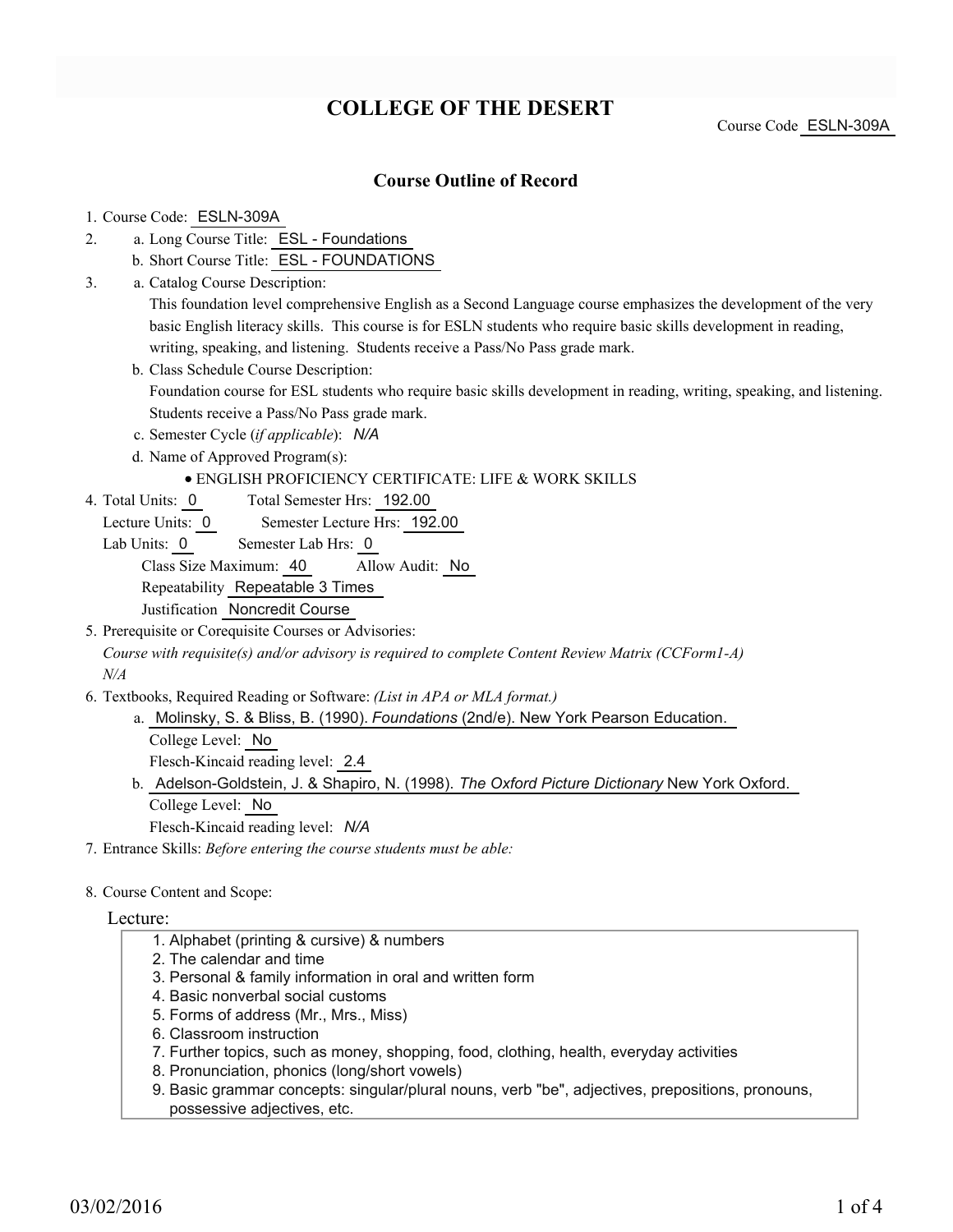Lab: *(if the "Lab Hours" is greater than zero this is required)*

see course content

- 9. Course Student Learning Outcomes:
	- 1. Recognize vocabulary, identify simple sentences, and write vocabulary and simple phrases using visual aids.
	- 2. Respond to oral statements and questions by imitating familiar phrases and reproducing simple answers.
	- 3. Recognize and reproduce simple words and phrases for survival needs.
- 10. Course Objectives: Upon completion of this course, students will be able to:

# **Listening:**

- b. Demonstrate understanding of vowel and consonant sounds: ie: minimal pairs.
- c. Demonstrate comprehension of basic cardinal and ordinal numbers.
- d. Demonstrate comprehension of commands for (TPR) total physical response actions.
- e. Demonstrate understanding of basic lexical words in simple speech, such as nouns, verbs, and prepositions.
- f. Demonstrate comprehension of basic phrases: greetings, leave takings.
- g. Demonstrate understanding of basic statements.
- h. Demonstrate the ability to listen for simple clarification.
- i. Comprehend simple oral statements of information and simple questions in everyday contexts.

#### **Reading:**

k. Recognize similar and different shaped letters (upper and lower case).

- l. Demonstrate phonemic awareness of vowel, consonant and syllable sounds both individually and in combinations.
- m. Demonstrate the ability to associate common symbols, signs and basic numerals with oral language.
- n. Demonstrate the ability to scan lists and forms for specific learned information words.

o. Demonstrate the ability to comprehend basic new words, simple phrases, statements, and questions according to the context of the reading.

#### **Writing:**

q. Demonstrate the ability to hold writing tools comfortably and effectively.

r. Demonstrate knowledge of legible letter formation from left to right. Alignment of horizontal lines and appropriate spacing between letters and words.

- s. Demonstrate the ability to copy learned letters of the alphabet, syllables, and words.
- t. Demonstrate the ability to fill out forms using basic learned personal information.
- u. Demonstrate the ability to write learned words, simple phrases, and sentences while using visual aids.
- v. Demonstrate the ability to sign own name using cursive script.

# **Speaking:**

x. Demonstrate the ability to use intelligible pronunciation of vowel and consonant sounds, syllables, and learned words.

- y. Demonstrate the ability to give simple TPR commands.
- z. Demonstrate the ability to state basic cardinal and ordinal numbers.
- aa. Demonstrate the ability to state simple statements of information.
- ab. Demonstrate the ability to ask/answer simple YES/NO questions.
- ac. Use appropriate responses to requests for simple clarification by using repetition and self correction

ad. Demonstrate phonemic awareness of vowel, consonant and syllable sounds, both individually and in combinations. **Core Skills:**

- af. Apply knowledge and skills to new and varied situations
- ag. Participate effectively in teams and in other groups.
- ah. Respect and work with diverse people including those with different cultural and linguistic backgrounds.

#### Methods of Instruction: *(Integration: Elements should validate parallel course outline elements)* 11.

# a. Demonstration, Repetition/Practice

b. Lecture

# Other Methods:

Student interaction with instructor and fellow students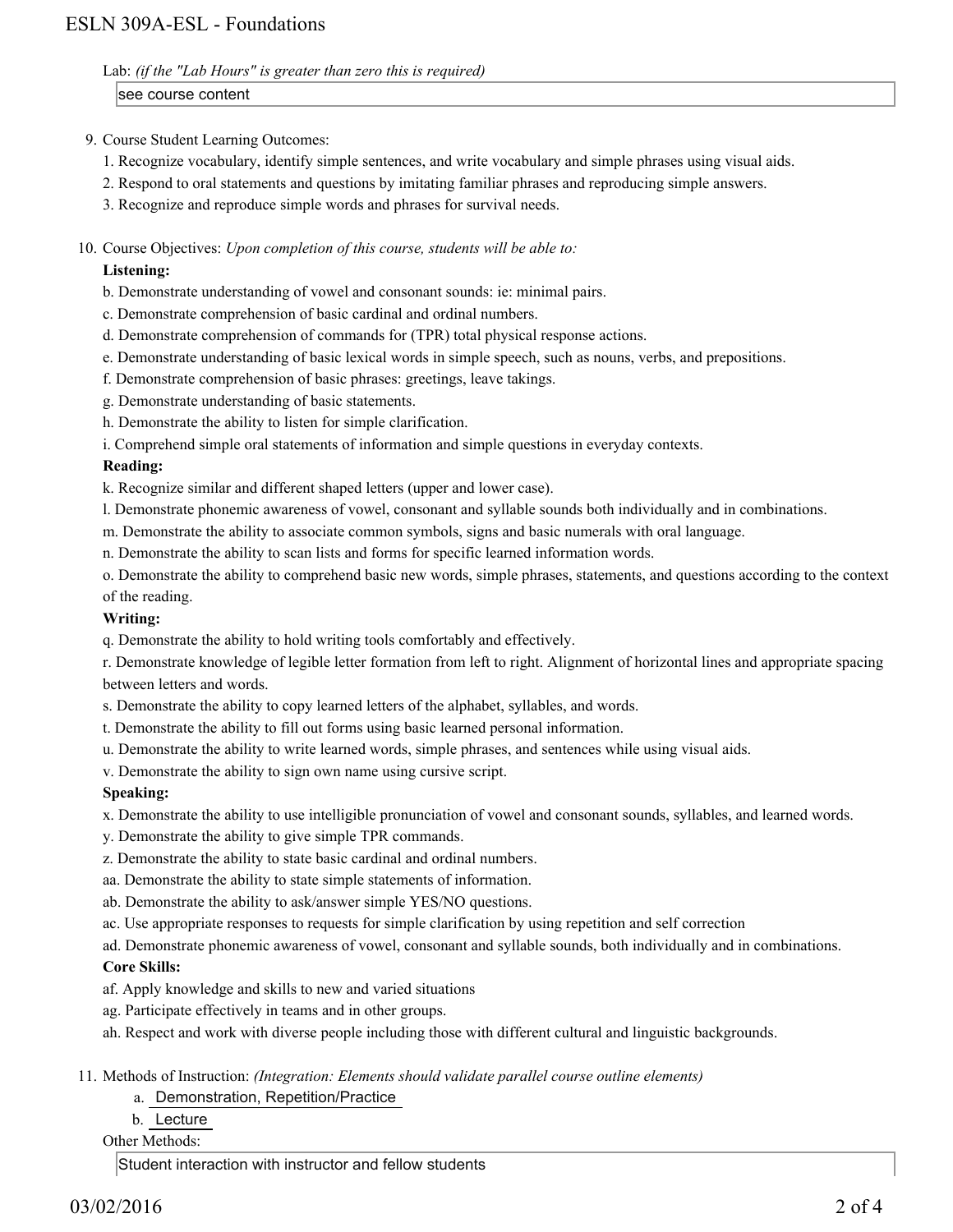12. Assignments: (List samples of specific activities/assignments students are expected to complete both in and outside of class.) In Class Hours: 192.00

### Outside Class Hours: 384.00

a. Out-of-class Assignments

| Study and practice the English alphabet (lower case & capital letters                                                           |  |  |  |  |
|---------------------------------------------------------------------------------------------------------------------------------|--|--|--|--|
| *Study and practice various styles of forming letters (printing & cursive)                                                      |  |  |  |  |
| *Study and practice ordinal and cardinal numbers in English                                                                     |  |  |  |  |
| *Practice pronunciation of English words, phrases and sentences                                                                 |  |  |  |  |
| *Study and practice phonics (long and short vowel sounds)                                                                       |  |  |  |  |
| *Review and study classroom instruction phrases and commands taught in class                                                    |  |  |  |  |
| *Study and practice English calendar vocabulary for use in and outside the classroom                                            |  |  |  |  |
| *Study and practice how to tell time in English                                                                                 |  |  |  |  |
| *Study and practice "weather" vocabulary and phrases for use in and out of the classroom.                                       |  |  |  |  |
| *Study and practice how to express personal & family information in both written and oral form.                                 |  |  |  |  |
| *Study English forms of address (Mr., Mrs., Ms., Dr.) and practice using them in various context in both written and oral form. |  |  |  |  |
| *Practice filling out various types of forms and applications.                                                                  |  |  |  |  |
| *Study and learn various singular and plural nouns in English                                                                   |  |  |  |  |
| *Study English adjectives (describing people, feelings, homes) and practice using them in various contexts in English.          |  |  |  |  |
| *Study and practice how to use prepositions in both oral and written form.                                                      |  |  |  |  |
| *Study and practice how to use pronouns in both oral and written form.                                                          |  |  |  |  |
| *Study and practice how to use possessive adjectives in both oral and written form.                                             |  |  |  |  |
| *Study and practice how to use the Verb 'be'.                                                                                   |  |  |  |  |
| *Study and practice the basic concepts of present tense simple and progressive, questions and statements so that these          |  |  |  |  |
| grammatical structures can be used by students in various contexts.                                                             |  |  |  |  |
| *Study and practice basic nonverbal social customs, such as shaking hands, eye contact, etc.                                    |  |  |  |  |
|                                                                                                                                 |  |  |  |  |
| *Study for written and/or oral exams in all of the above areas.                                                                 |  |  |  |  |
|                                                                                                                                 |  |  |  |  |

b. In-class Assignments

a. Complete twelve hours of classroom work each week b. Utilize listening, speaking, reading, and writing skills in class and in assignment c. Complete quizzes and exams

- 13. Methods of Evaluating Student Progress: The student will demonstrate proficiency by:
	- Other
		- a. Class participation: written/verbal b. Homework assignments c. Quizzes d. Exams
- 14. Methods of Evaluating: Additional Assesment Information:
- 15. Need/Purpose/Rationale -- All courses must meet one or more CCC missions.

PO-BS Reading and Writing Skills

Read complex passages with understanding.

 Apply English conventions of grammar, mechanics, usage, punctuation, and format according to course intensity.

Summarize written texts with ability to differentiate fact from opinion.

IO - Critical Thinking and Communication Apply standard conventions in grammar, mechanics, usage and punctuation.

16. Comparable Transfer Course

| <b>University System</b> | Campus | <b>Course Number</b> | <b>Course Title</b> | <b>Catalog Year</b> |
|--------------------------|--------|----------------------|---------------------|---------------------|
|--------------------------|--------|----------------------|---------------------|---------------------|